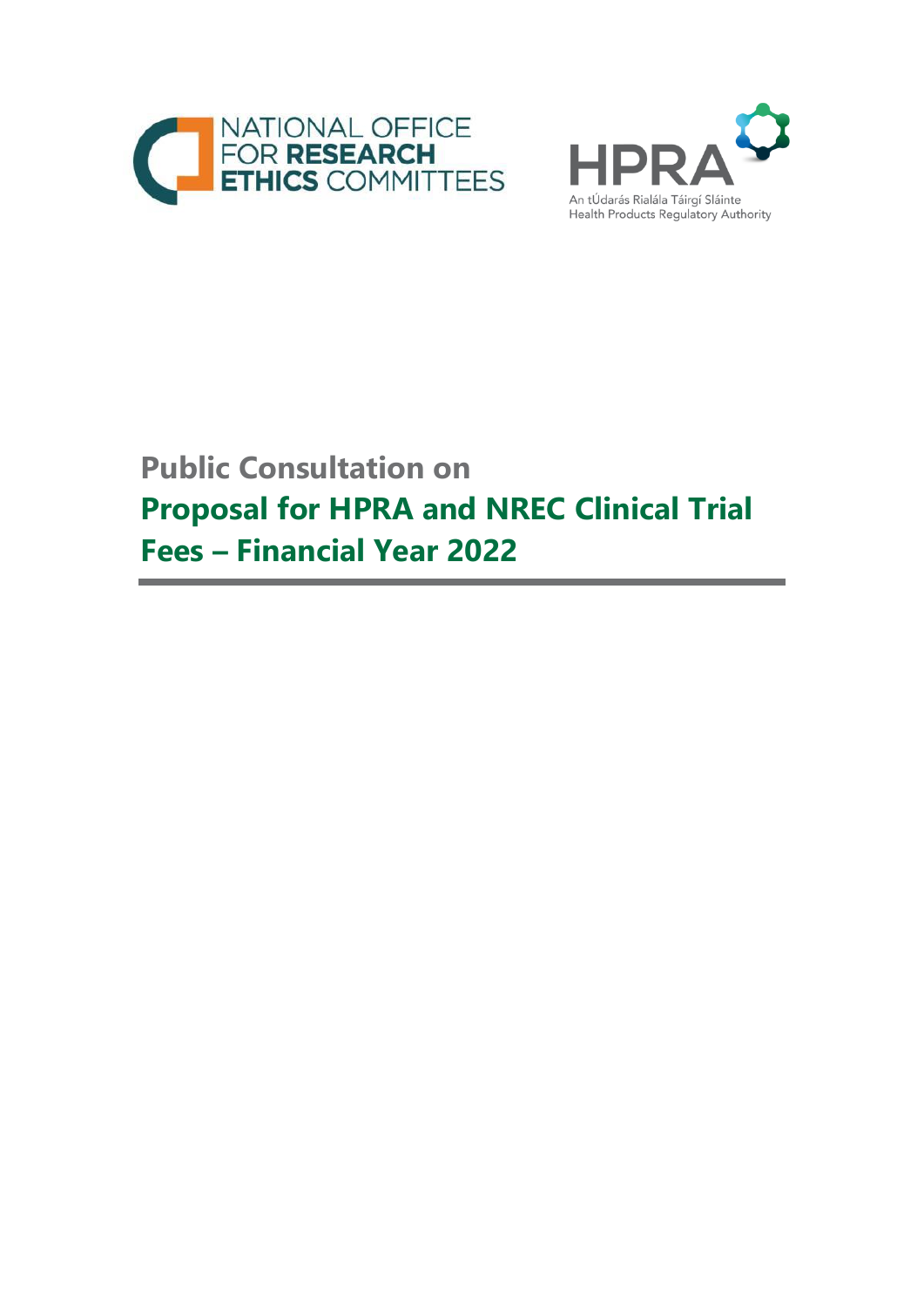# **CONTENTS**

| <b>INTRODUCTION</b>                                                             | 3  |
|---------------------------------------------------------------------------------|----|
| <b>CHANGES IN IRELAND</b>                                                       | 3  |
| CLINICAL TRIAL FEES UNDER THE CLINICAL TRIAL REGULATIONS – KEY<br><b>POINTS</b> | 4  |
| IMPLICATIONS FOR CLINCAL TRIALS AND THE FEES FROM THE NEW<br><b>REGULATIONS</b> | 5  |
| PROPOSED HPRA AND NREC FEES (SEE TABLES IN APPENDIX I)                          | 5. |
| <b>CONSULTATION</b>                                                             | 7  |
| APPENDIX I CLINICAL TRIAL PROPOSED FEE TABLES                                   | 8  |
|                                                                                 |    |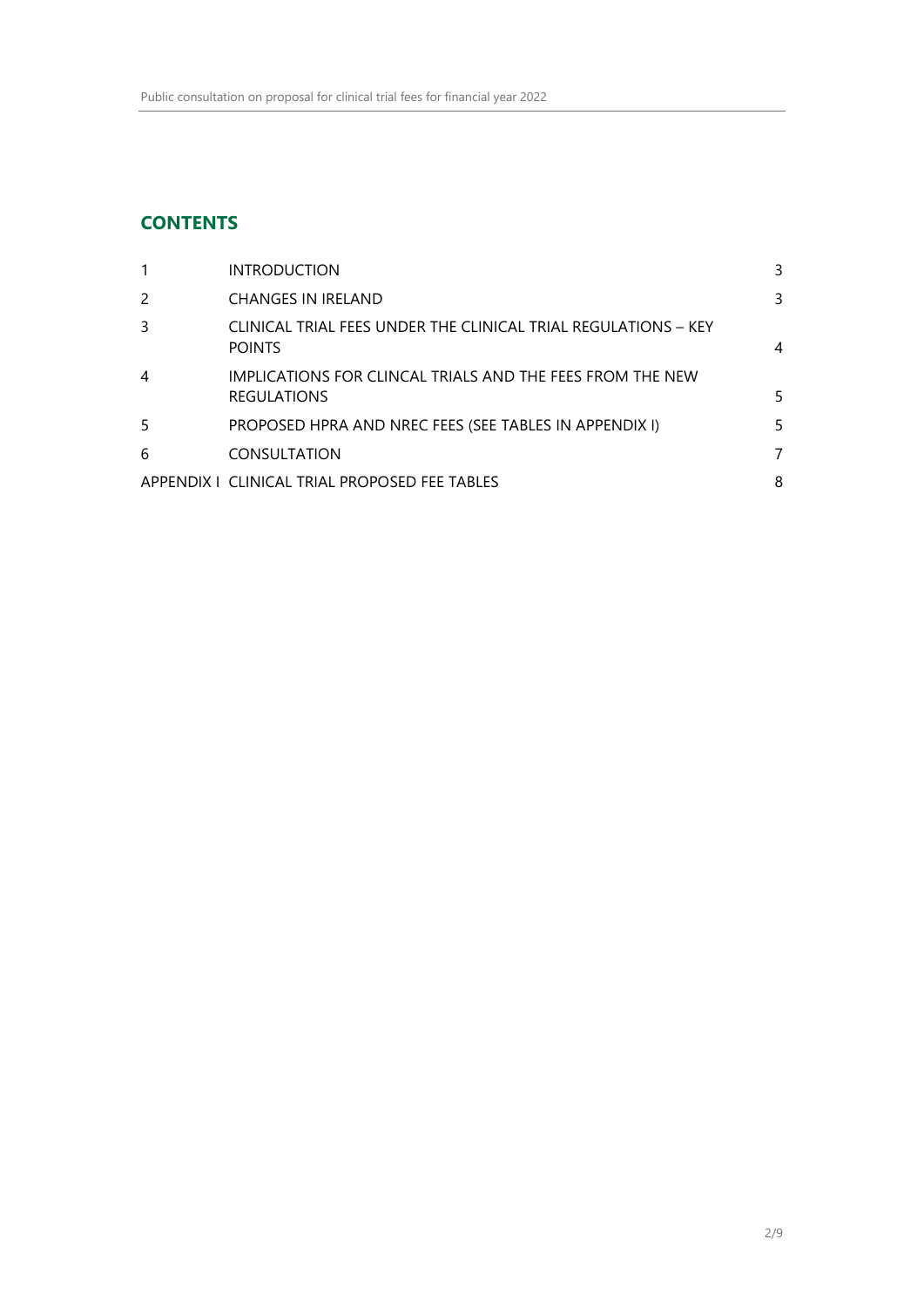# **1 INTRODUCTION**

A new Clinical Trial Regulation (CTR) (Regulation No 536/2014) was adopted on 16 April 2014, and becomes applicable on 31 January 2022. The CTR is designed to benefit patients and medical research in Europe by streamlining the approval of clinical trials across the Member States. Once implemented, the key features of the new Clinical Trial Regulation will include:

- Single submission and approval of multinational clinical trial applications through an EU 'Clinical Trial portal and database' (known as the Clinical Trial Information System (CTIS);
- A single fee per Member State
- Identical rules for conducting clinical trials throughout the European Union (EU)
- Strictly defined timelines for assessment
- Increase in the efficiency in approval process for clinical trials

These features will assist the CTR in achieving its aim of creating a favourable environment for conducting trials in the EU while also ensuring that the highest standards of safety for participants are maintained (further information: [www.hpra.ie\)](file:///C:/Users/hansond/AppData/Local/Microsoft/Windows/INetCache/Content.Outlook/KMKTQ7BD/www.hpra.ie).

# **2 CHANGES IN IRELAND**

In Ireland, a coordinated procedure for scientific and research ethics assessment of clinical trials is being developed by the HPRA and the newly formed National Office for Research Ethics Committees (hereafter 'the National Office'; [www.nrecoffice.ie\)](http://www.nrecoffice.ie/) in conjunction with the Department of Health. This coordinated procedure will lead to a single national administrative decision for Ireland on the scientific and ethical aspects of a clinical trial application, within EU-mandated timelines. This is a positive development for sponsors conducting research in Ireland, and clinical trial participants.

Following implementation, sponsors intending to conduct a clinical trial in Ireland will apply via CTIS, including a single fee with the application. This fee will be collected by the HPRA and a portion transferred to the National Office to cover the independent process of research ethics review by the National Research Ethics Committee (NREC).

Sponsors can continue to submit new clinical trial applications under the current legislation during the first year post-implementation, and can submit substantial amendments during the three-year transition period. Separate applications to the HPRA and the National Office will continue to be required for clinical trials submitted under the current legislation, and the usual fees will be charged.

This consultation document provides details of the fees intended to be charged for clinical trial applications under the CTR, and background information.

To ensure that we manage the business properly, we have agreed to review our fees on an annual basis to reflect changes to our cost base and service levels. This document summarises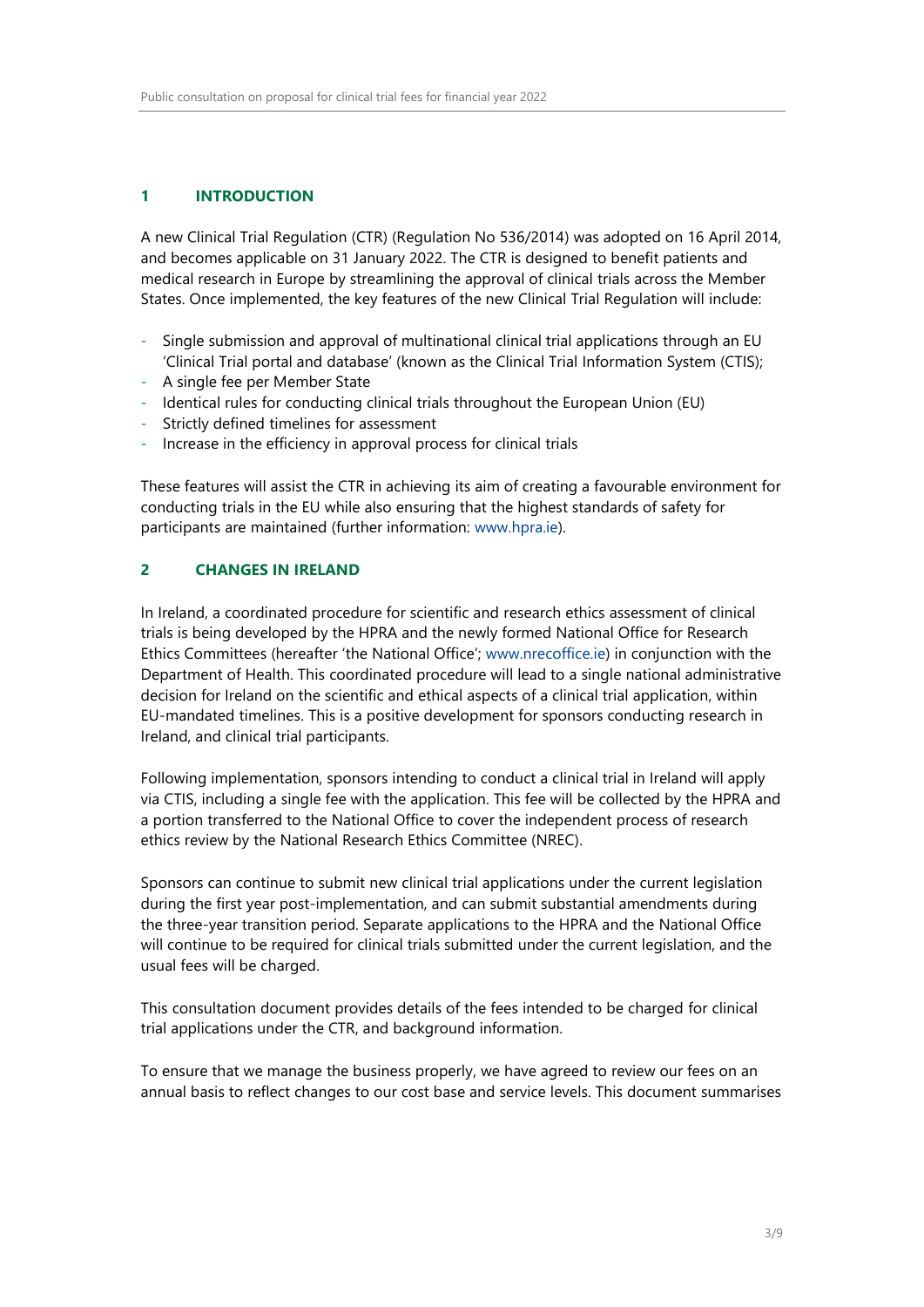the outcome of our review of fees and it sets out the current operating environment, the service levels and activities and expected changes in service levels and activities for 2022.

#### **3 CLINICAL TRIAL FEES UNDER THE CLINICAL TRIAL REGULATIONS – KEY POINTS**

- a) A single fee will be charged by Ireland (the HPRA and the National Office) for each clinical trial application (CTA) or substantial modification (previously known as substantial amendments). Fee details will be published on the HPRA and National Office websites.
- b) The HPRA and the National Office consider the proposed fees reflect the work involved, but are competitive, in order to encourage research in Ireland. This is in line with the CTR (Article 86), which requires that the level of the fee is set in a transparent manner and on the basis of cost recovery principles. However, given that it is a new regulation with new working methodologies, European co-ordination and timelines, there is a level of uncertainty on the scope and volume of work. Therefore we commit to reviewing the fees after one year and they will be adjusted up or down, based on our experience of CTR implementation. This review will be transparent and subject to a public consultation.
- c) For new applications, the sponsor will pay the fee to the HPRA at the time of application to CTIS, and following validation the HPRA will transfer the corresponding portion to the National Office. There are two parts to the assessment: Part I (protocol and investigator's brochure, proof of payment of fees, etc.), and Part II (informed consent documents, suitability of the investigator/facilities etc.). The assessment will be conducted by the HPRA and the NREC in line with their organisational roles. Part I can be submitted alone, and Part II submitted up to two years later. The following principles will apply:
	- (i) The full fee will be charged on submission of Part I documents. No refund will be permitted once the clinical trial is validated.
	- (ii) If a sponsor decides subsequently that a trial will not commence in Ireland, and no Part II is submitted, no refund will be permitted.
- d) For substantial modifications (SM) to Part I, Part I and II, or Part II documents, the fee will be paid to HPRA, and a portion transferred to the National Office in the usual way. No refund will be permitted once the application is validated.
- e) The separate fee for additional trial sites has been replaced by the fee for substantial modification to Part II documents.
- f) A small administrative fee will be charged to non-commercial/academic sponsors.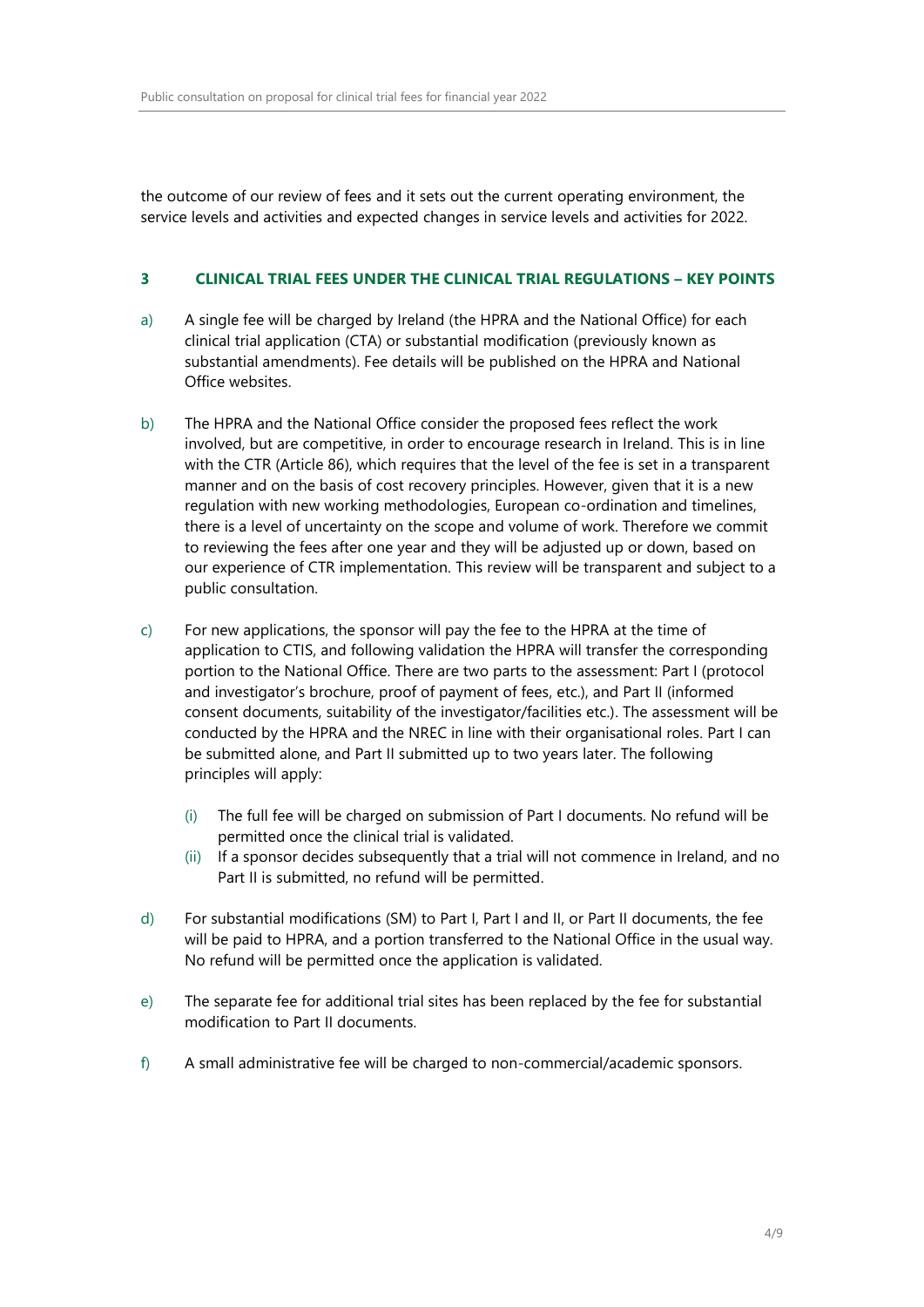- g) The current system whereby the amount of the fee is predominantly based on the presence or otherwise of an investigational medicinal product dossier (IMPD), a substantial document for assessment, will continue to apply.
- h) A 'low intervention trial' is defined in the CTR, and is confirmed by the reporting Member State (RMS) at the time of validation. It corresponds with the current HPRA fee code for the use of a medicine within the terms of its marketing authorisation, and is reflected in the fee proposals.
- i) The fee proposals take account of the HPRA's role as the competent authority for clinical trials, and also the additional responsibilities associated with the RMS role, versus the concerned MS (CMS) role. New activities include coordination at national level for both roles, and in the case of the RMS, liaising with other MSs, and the preparation of assessment reports.

# **4 IMPLICATIONS FOR CLINCAL TRIALS AND THE FEES FROM THE NEW REGULATIONS**

The HPRA, the National Office and NRECs are committed to supporting innovation, and facilitating sponsors to avail of the opportunities under the CTR, and manage their regulatory responsibilities. A coordinated rigorous and efficient review of clinical trials should encourage quality research and ultimately lead to better access to medicines for Irish and EU patients. Significantly the CTR will allow multicentre trials to be authorised simultaneously across Europe, benefitting both patients and research.

The CTR will make a profound change to the regulatory system and significant work is ongoing in this area at national and international level. In the past, the HPRA and ethics committees have provided clinical trial services on a non-recovery basis, particularly in the area of academic trials. We do not expect that the new proposed fee model will cover the costs of assessing and authorising all clinical trials in 2022, but none-the-less it is necessary to increase the fees to reflect the new structures and coordinated approach, which in turn will result in a significantly increased workload.

#### **5 PROPOSED HPRA AND NREC FEES (SEE TABLES IN APPENDIX I)**

#### **5.1 New Clinical Trial Applications (Table 1)**

#### 5.1.1 Proposal: Mono–National Trials

**HPRA fee**: It is proposed to increase the current fee by €300 for trials submitted to Ireland only. These trials will require the generation of an assessment report for external access under transparency rules.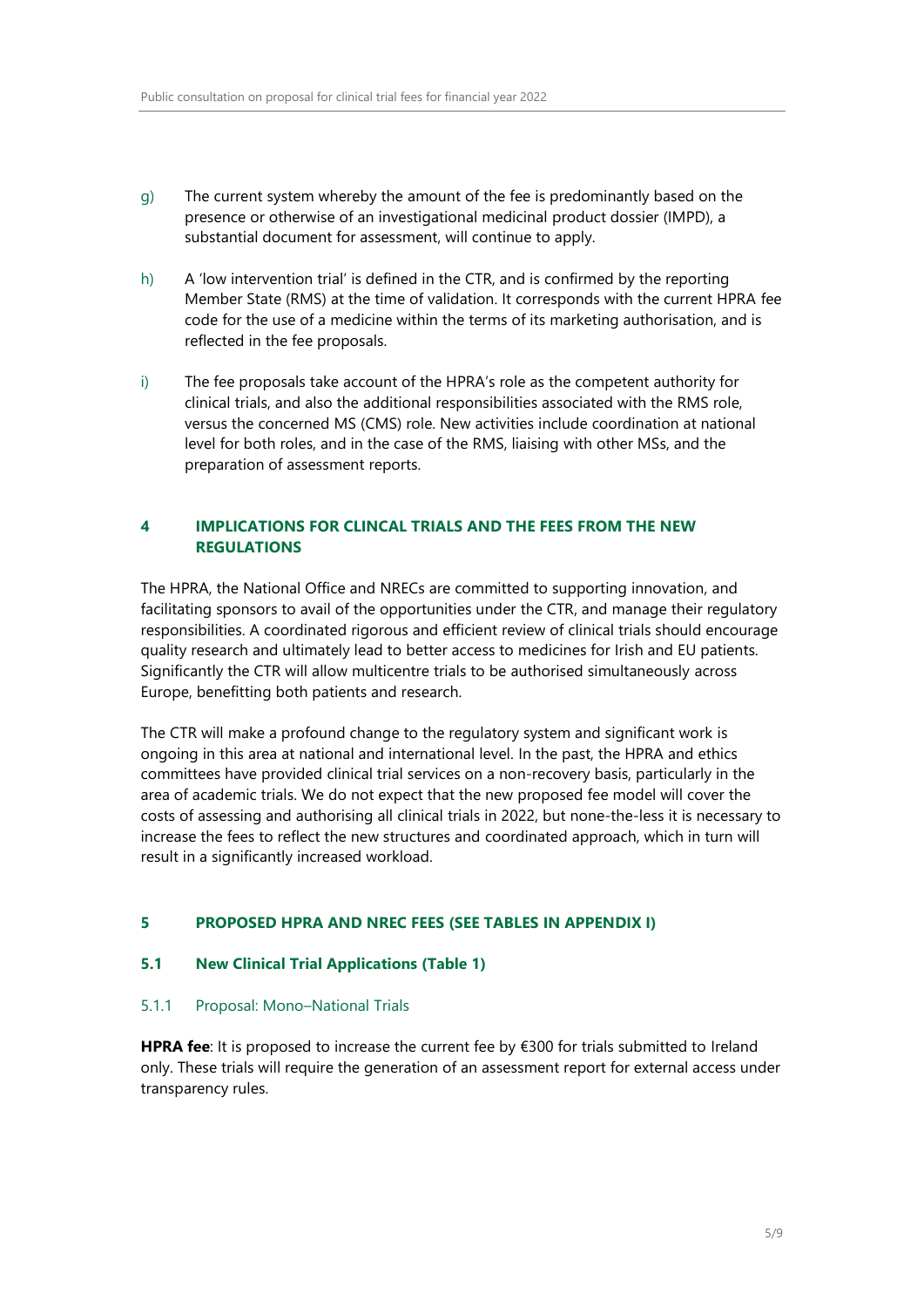**NREC fee**: It is proposed to increase the current fee by 25%.

#### 5.1.2 Proposal: Clinical Trials where IE is the RMS

**HPRA fee**: It is proposed to introduce a new fee of €6,700 (with IMPD) and €5,500 (without IMPD) for multinational trials with IE as RMS.

**NREC fee**: It is proposed to apply a fee of €1,250.

#### 5.1.3 Proposal: Clinical Trials where IE is the CMS

**HPRA fee**: It is proposed to increase the current fee by 5% for the CMS role due to administrative activities at national and EU level.

**NREC fee**: It is proposed to increase the current fee by 25%.

5.1.4 Proposal: Supplement fee for authorised mono-national trials where IE subsequently becomes the RMS

**HPRA fee**: It is proposed to apply a supplement fee to authorised mono nation trials where IE subsequently becomes the RMS - €4,780 (with IMPD), €4,595 (without IMPD).

#### 5.1.5 Proposal: Second and Subsequent waves

**HPRA fee**: A fee of €500 is proposed for the second and subsequent waves as RMS.

5.1.6 Non-Commercial/Academic Trials

**HPRA fee**: A fee of €150 is proposed to be charged for non-commercial/academic trials.

**NREC fee**: It is proposed to continue to charge €150 for these trials.

#### **5.2 Substantial Modifications (Table 2)**

5.2.1 Proposal: Modifications to Mono–National Trials

**HPRA fee**: It is proposed to increase the current fee by €100 for mono-national trials.

**NREC fee**: It is proposed to increase the current fee by 25%.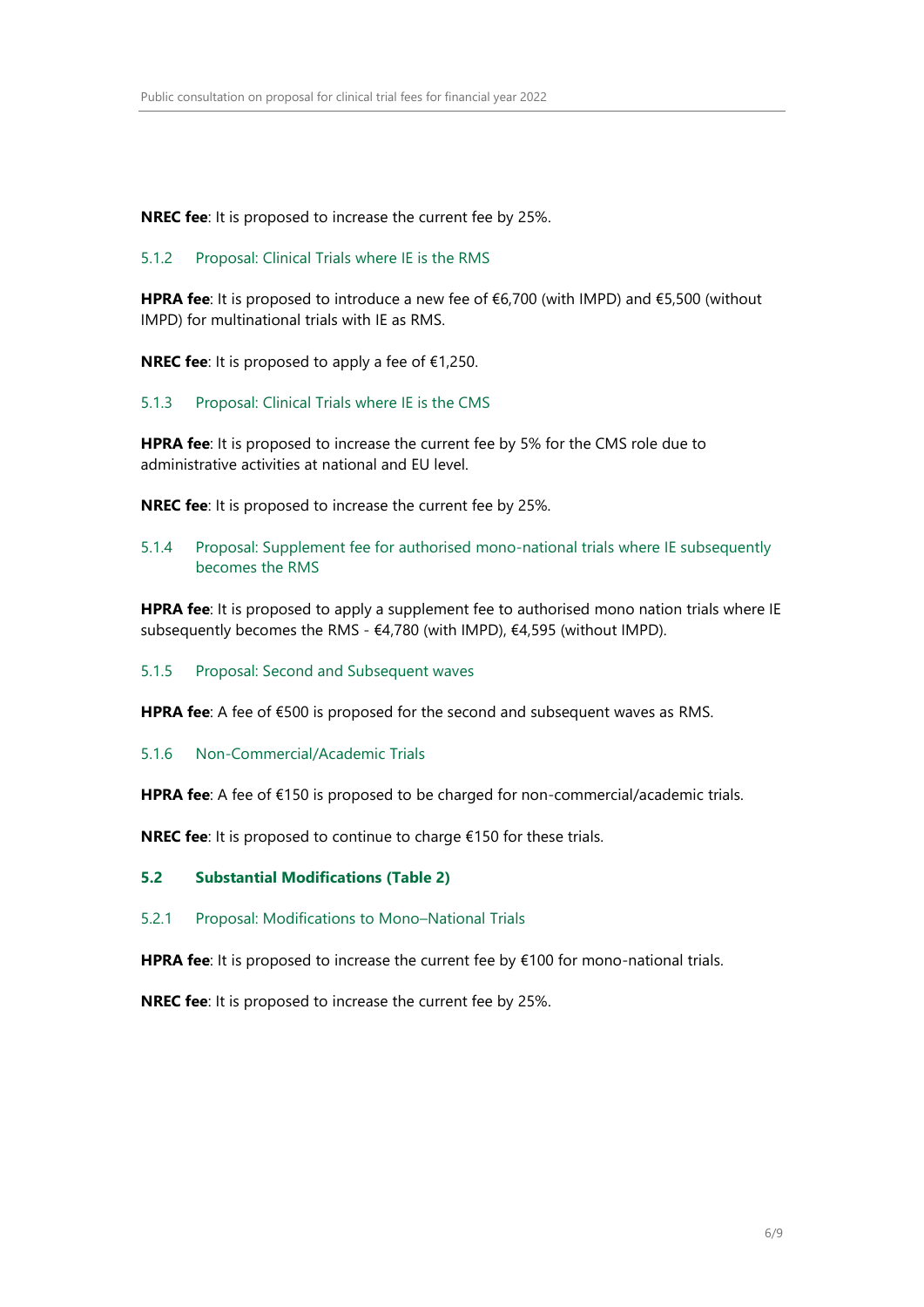### 5.2.2 Proposal: Modifications to trials where IE is the RMS

**HPRA fee**: A new fee for substantial modifications where IE is the RMS of €1,200 for the addition of a new IMPD and €810 for other substantial modifications. Only a single fee will be charged even if there are multiple new IMPDs added via a substantial modification.

**NREC fee**: It is proposed to apply a fee of €250.

#### 5.2.3 Proposal: Modifications to trials where IE is the CMS

**HPRA fee**: An increase of 5% is proposed for the CMS role due to administrative activities at national and EU level.

**NREC fee:** It is proposed to increase the current fee by 25%.

# **5.3 Safety Assessment – DSUR/ASR/SUSAR**

It is proposed that there will be no changes to the current fees as the implementing regulation for safety is still under discussion.

#### **6 CONSULTATION**

The HPRA and the National Office welcomes comments on these proposals and invites respondents to comment.

**Contributions to the consultation** on these proposals may be provided to the HPRA by 8th October 2021. Contributions should be sent by email to [feesconsultation@hpra.ie.](mailto:feesconsultation@hpra.ie)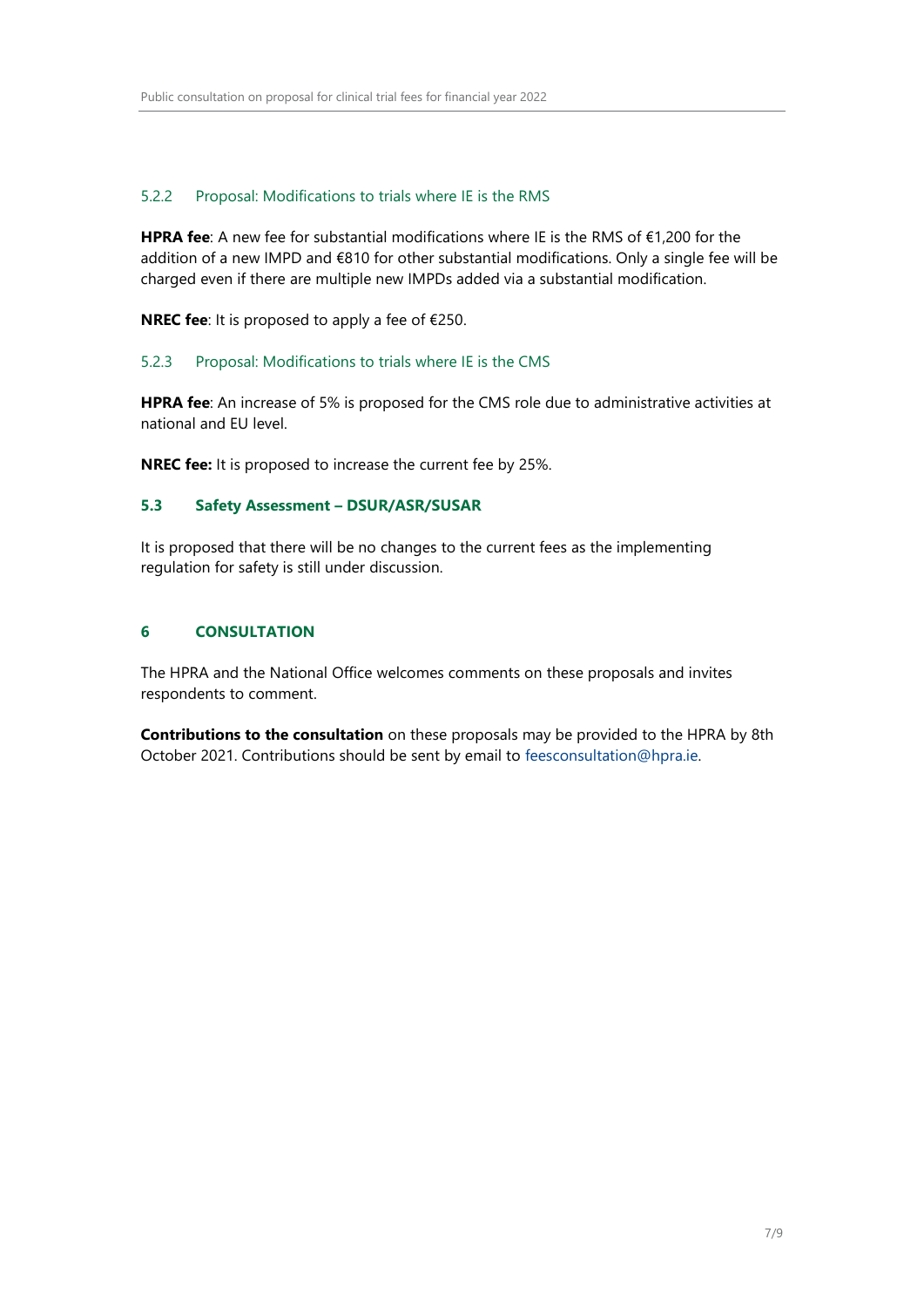#### **APPENDIX I CLINICAL TRIAL PROPOSED FEE TABLES**

#### **TABLE 1- NEW CLINICAL TRIAL FEES**

|                                                                                  | <b>Proposed HPRA Fees</b>      |                                                                                                          | <b>Proposed NREC Fees</b>      |                                                                                                          | <b>Total Fees</b>              |                                                                                                |
|----------------------------------------------------------------------------------|--------------------------------|----------------------------------------------------------------------------------------------------------|--------------------------------|----------------------------------------------------------------------------------------------------------|--------------------------------|------------------------------------------------------------------------------------------------|
| <b>New Clinical Trial Applications</b>                                           | <b>CTA with</b><br><b>IMPD</b> | <b>CTA with no</b><br><b>IMPD or with</b><br>simplified<br><b>IMPD or a low</b><br>intervention<br>trial | <b>CTA with</b><br><b>IMPD</b> | <b>CTA with no</b><br><b>IMPD or with</b><br>simplified<br><b>IMPD or a low</b><br>intervention<br>trial | <b>CTA with</b><br><b>IMPD</b> | <b>CTA with no</b><br><b>IMPD or with</b><br>simplified IMPD<br>or a low<br>intervention trial |
| <b>Current Fee</b>                                                               | 1,620                          | 605                                                                                                      | 1,000                          | 1,000                                                                                                    | 2,620                          | 1,605                                                                                          |
|                                                                                  |                                |                                                                                                          |                                |                                                                                                          |                                |                                                                                                |
| <b>Proposed Fees</b>                                                             |                                |                                                                                                          |                                |                                                                                                          |                                |                                                                                                |
| Mono National                                                                    | 1,920                          | 905                                                                                                      | 1,250                          | 1,250                                                                                                    | 3,170                          | 2,155                                                                                          |
| <b>RMS</b>                                                                       | 6,700                          | 5,500                                                                                                    | 1,250                          | 1,250                                                                                                    | 7,950                          | 6,750                                                                                          |
| CMS                                                                              | 1,700                          | 635                                                                                                      | 1,250                          | 1,250                                                                                                    | 2,950                          | 1,885                                                                                          |
| Supplement - where IE<br>subsequently becomes the RMS for<br>Mono National trial | 4,780                          | 4,595                                                                                                    | $\overline{\phantom{0}}$       | $\overline{\phantom{a}}$                                                                                 | 4,780                          | 4,595                                                                                          |
| RMS – $2^{nd}$ & subsequent waves                                                | 500                            | 500                                                                                                      | $\overline{\phantom{0}}$       | $\overline{\phantom{a}}$                                                                                 | 500                            | 500                                                                                            |
| Non-commercial/academic Trials                                                   | 150                            | 150                                                                                                      | 150                            | 150                                                                                                      | 300                            | 300                                                                                            |